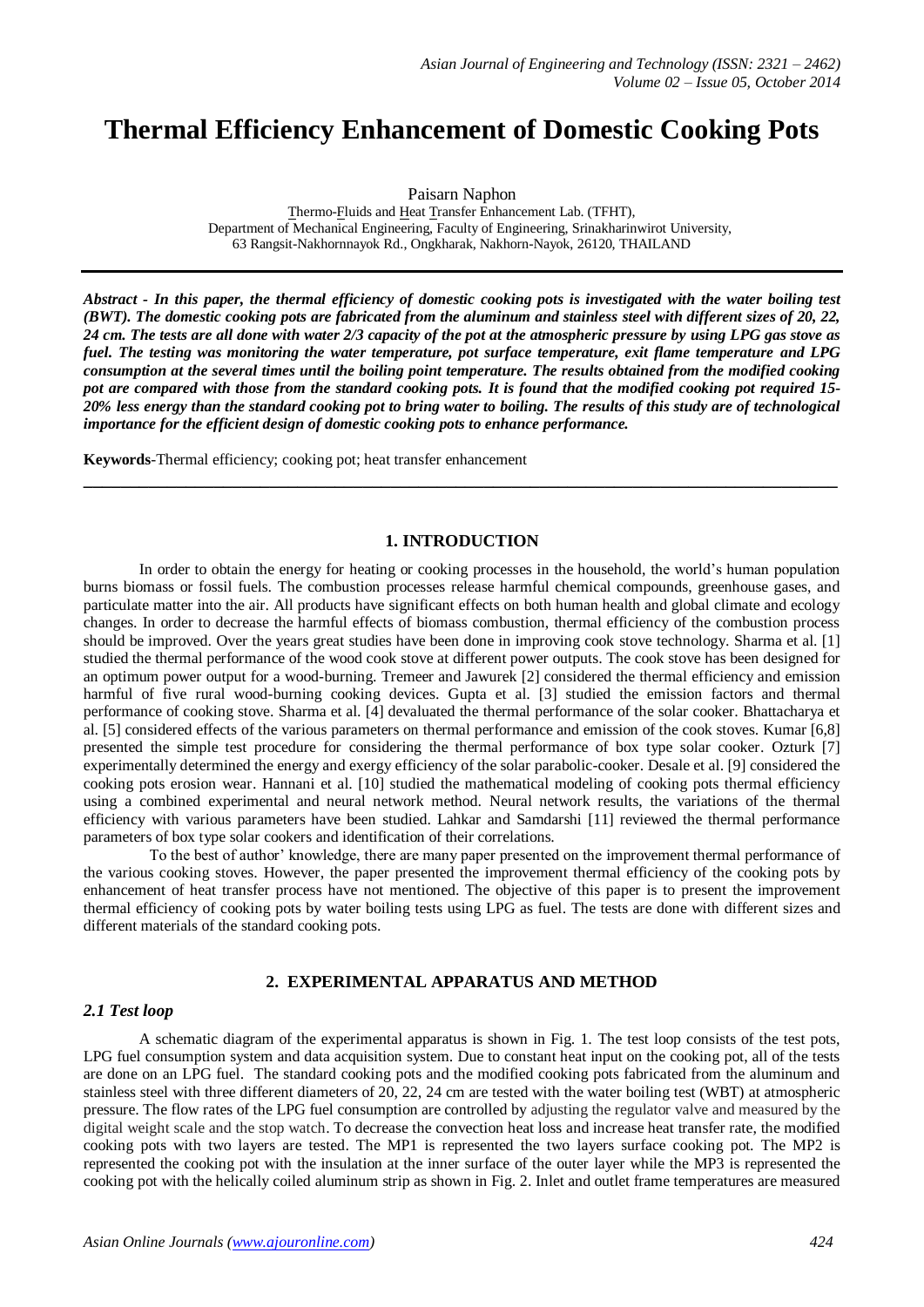with six type-T copper constantan thermocouples. Three and four type-T copper constantan thermocouples are applied to measure water temperature in the pot and the pot surface, respectively. All type-T copper constantan thermocouples with an accuracy of  $\pm 0.01$ % are pre-calibrated with dry-box temperature calibrator.



**Figure 1:** Schematic diagram of experimental apparatus



**Figure 2:** Schematic diagram of modified pots in the present experiment

## **2.2 Operating conditions**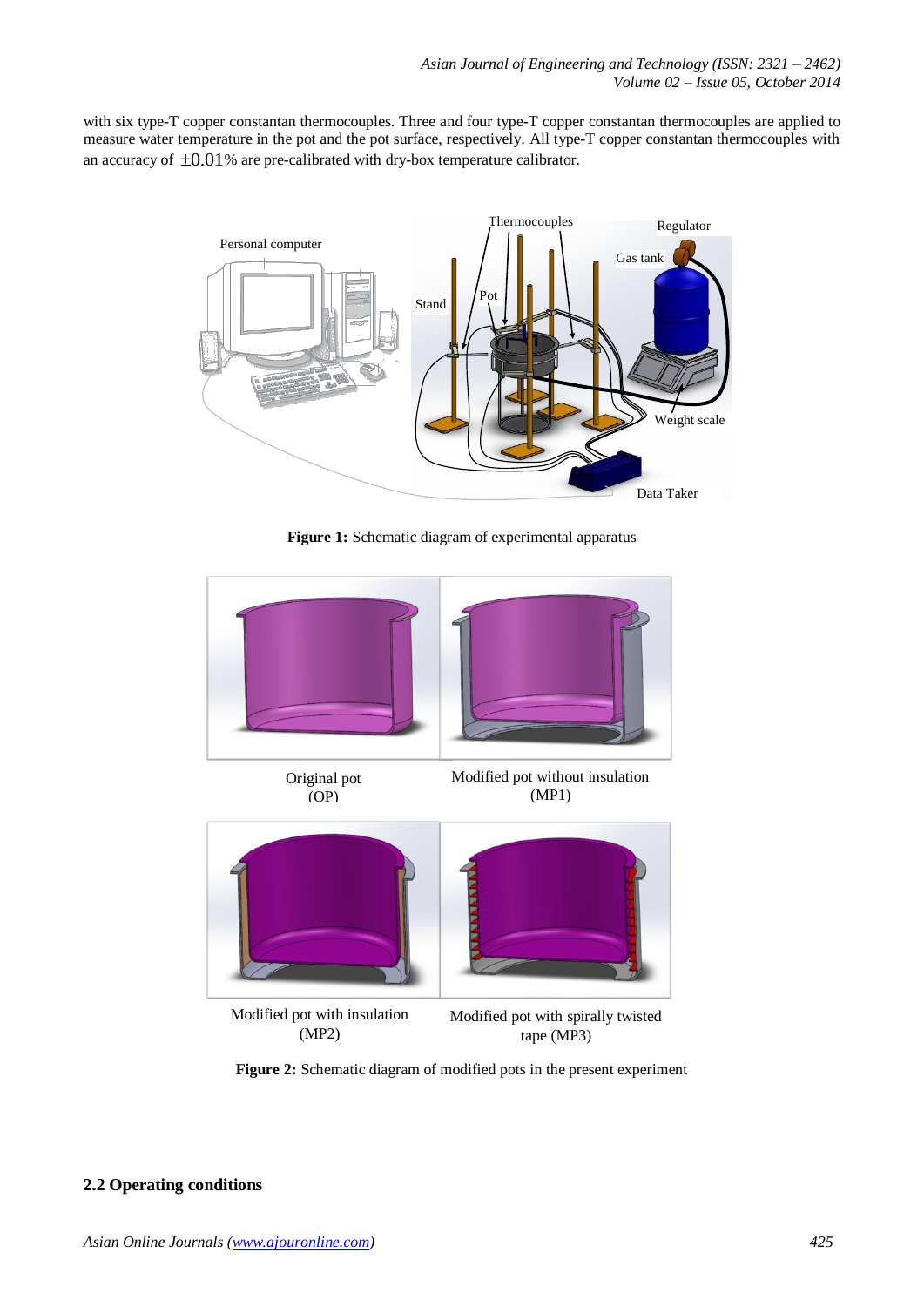In order to make sure the adequate space and sufficient time to perform the test without being disturbed, the test runs are performed in a test room that is protected from wind, however, it has the sufficient ventilation to vent harmful stove emission. The test runs are carried out with the water volume in 2/3 pot capacity. In order to minimize the variation in fuel characteristics input on the cooking pot, the LPG is used as fuel in the present study. Water temperature is monitored using the three thermocouple located at the center line of the cooking pot and midway between the base and the water surface by the Data Logger DT80 with 40 channels that is connected to a computer displaying the temperature continuously during each run. Each position of the temperatures is recorded three times and the displayed results represent an average of these runs. Temperatures at each position are averaged over the time period. The uncertainty and accuracy of the measurement are given in Table 1.

| Instruments                                      | Accuracy | Uncertainty |
|--------------------------------------------------|----------|-------------|
| Thermocouple type T, Data logger, <sup>o</sup> C | 0.1%     | 工 0. .      |
| Digital weight scale                             | 0.1%     | $\theta$ .  |

#### Table 1: Accuracy and uncertainty of measurements

#### **3. RESULTS AND DISCUSSION**

First of all, the practice tests are done to determine the local boiling point of water. The boiling point of water is the point at which the water temperature no longer rises, no matter how much heat is supplied. The local altitude of the laboratory where the tests were measured is approximately 120 m above the mean sea level. In order to obtain an adequate space, sufficient time to conduct the test without being disturbed, the tests are performed in a room. However, there is sufficient ventilation to vent harmful. Figure 3 shows the boiling point temperature of water obtained from four Type-T thermocouples constantan at the variation positions in the cooking pot. The results showed that there is a temperature uniformity to within one or two tenths of degree Celsius throughout the water volume. It can be seen that the boiling point of water at this mean altitude is  $100.25^{\circ}$ C.



**Figure 3:** Local boiling point temperature of water

Figures 4, 5 show the variation of water temperature taken from room temperature to boiling point temperature for aluminum and stainless steel cooking pots, respectively. It can be seen that the results obtained from the conventional cooking pot has a constant slope and then slightly increase until it reaches boiling point temperature. This is because the evaporation loss has significant effect to the temperature variation. As compare to the results obtained from the modified cooking pot, the water temperature tend to increase until boiling temperature is reached. The conventional cooking pot reaches boiling temperature in 840 sec. while the modified cooking pots take 640-650 sec. to reach boiling temperature. This means that the convection heat losses for the modified cooking pot less than those from the standard cooking pots. For the modified cooking pots, the energy from the hot gas is transferred to the inner and outer layers of the cooking pot. Due to insulation, the heat transfer to the inner layer for MP2 tends to increase. Therefore, the boiling point temperature of the MP2 is reached faster than that of the MP1. For the MP3, the helically coiled strip is applied to enhance time of heat transfer from the hot gas to the cooking pot layer. It can be seen that the boiling point temperature obtained from the MP3 is reached faster than the other modified cooking pots.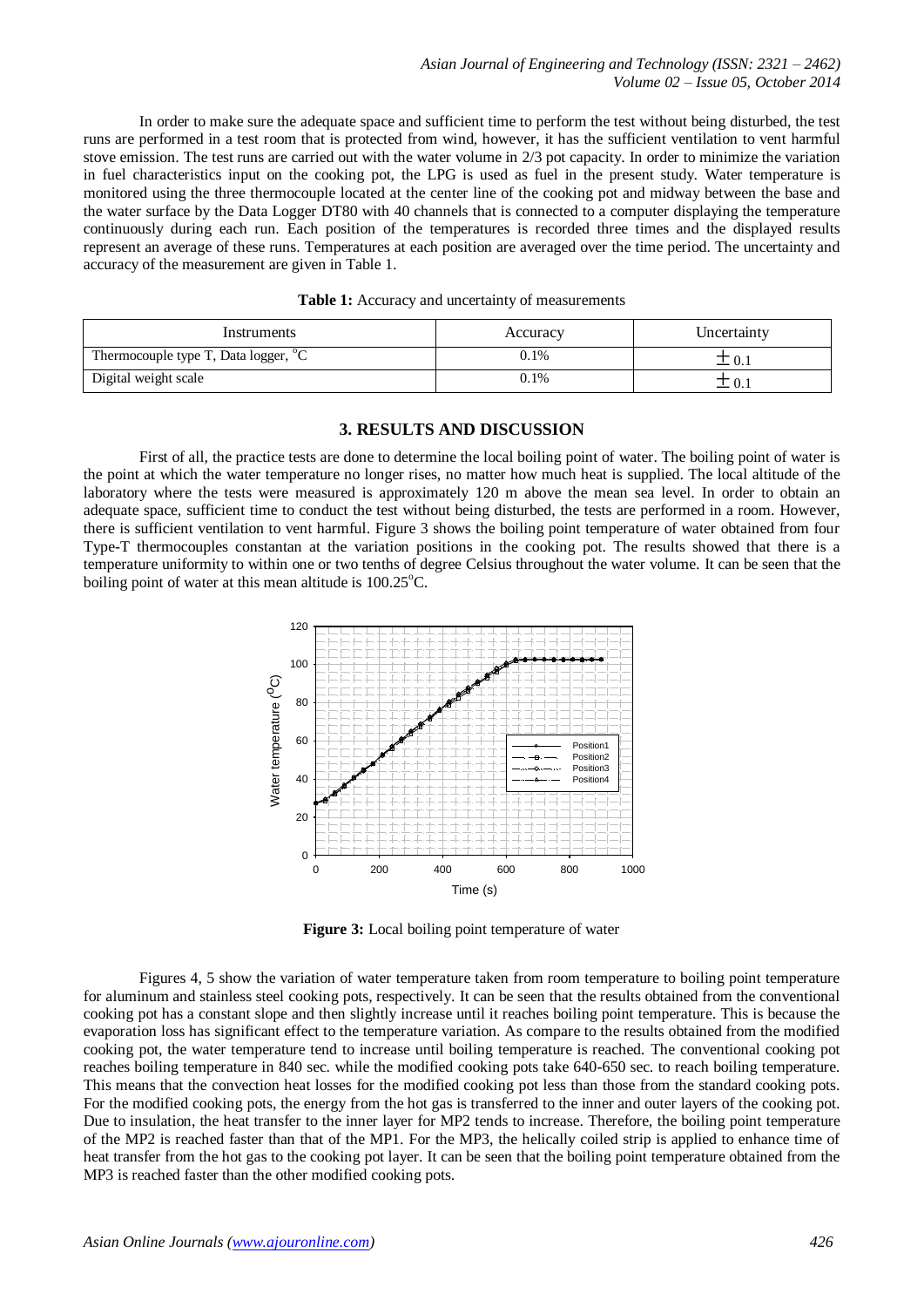

**Figure 4:** Variation of the water temperature with time for aluminum pots



**Figure 5:** Variation of the water temperature with time for stainless steel pots

In general, the cooking pot heat losses are due to three main mechanisms; evaporation, radiation and convection. The goal of this study is to minimize these losses as possible as. The thermal efficiency was determined by carrying the standard water boiling test (WBT). The thermal efficiency of the cooking pot is defined as the ratio of the energy entering the cooking pot to the energy content of the fuel consumed. The energy entering the cooking pot produces two measurable effects: raising the temperature of the water form the room temperature to the boiling point and evaporating water. In the standard WBT, a known quantity of water is heated on the stove. The quantity of water evaporated after complete burning of fuel is determined to calculate the efficiency by using the following formula:<br>  $m = \frac{m_{w,i}C_{p,w}(T_{w,b} - T_{w,i}) + m_{w,evap}h_{fg}}{m_{w,i}C_{p,w}(T_{w,b} - T_{w,i}) + m_{w,evap}h_{fg}}$ 

$$
\eta = \frac{m_{w,i}C_{p,w}(T_{w,b} - T_{w,i}) + m_{w,evap}h_{fg}}{m_f(LHV_{fuel})}
$$

where  $m_{w,i}$  is the mass of water initially in cooking pot,  $C_{p,w}$  is the specific heat of water,  $m_{w,evap}$  is the mass of water evaporated, m<sub>f</sub> the mass of fuel burned, T<sub>w,b</sub> is the temperature of boiling water, T<sub>w,i</sub> is the initial temperature of water, h<sub>fg</sub> is the latent heat of water vaporization, and  $LHV_{fuel}$  is the lower heating value of fuel.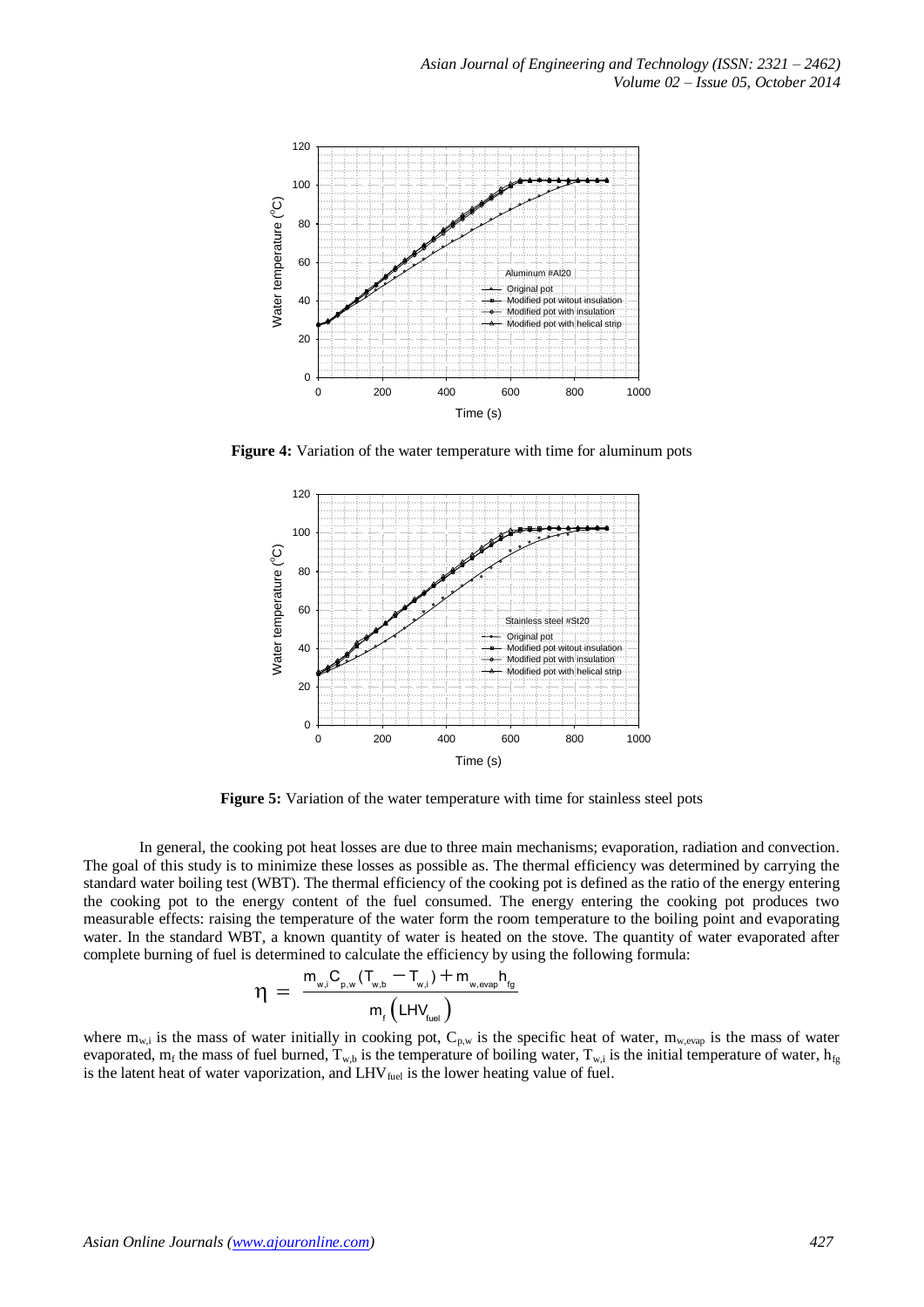

**Figure 6:** Comparison of thermal efficiency for stainless steel pots with various types



**Figure 7:** Comparison of thermal efficiency for the aluminum pots with various types

| Pot types       | Used fuel<br>(kg/hr) | Used fuel for 30 days |      |                     | Modified costs/Break event point |                |       |
|-----------------|----------------------|-----------------------|------|---------------------|----------------------------------|----------------|-------|
|                 |                      |                       |      |                     | Modified cost                    | Payback period |       |
|                 |                      | kg                    | Tank | Fuel cost<br>(Bath) | Decrease<br>fuel cost<br>(Bath)  | (Bath)         | (Day) |
| <b>OP</b>       | 0.2                  | 144                   | 10   | 2900                |                                  |                |       |
| MP1             | 0.18                 | 129.6                 | 9    | 2610                | 290                              | 700            | 73    |
| MP <sub>2</sub> | 0.17                 | 122.4                 | 8    | 2320                | 580                              | 1000           | 51    |
| MP3             | 0.15                 | 108                   |      | 2030                | 870                              | 1500           | 52    |

**Table 2:** Comparison of energy consumption and payback period the various types

The effects of the different pot sizes on the thermal efficiency of the pot were investigated. The size of the cooking pots has slightly effect on the efficiency of the cooking pots. As shown in Figures 6-7, the thermal efficiency values remained nearly unaffected when the size of the pot was varied. Although the larger pots have more heat absorbing surface at the bottom and the sidewall, this seems to be offset by the greater heat loss by the larger cooking pot than the smaller ones due to a larger surface exposed to the surroundings. Due to increase heat transfer to the water, the thermal efficiency obtained from MP3 is the highest among the modified cooking pots. Table 2 shows the comparison of